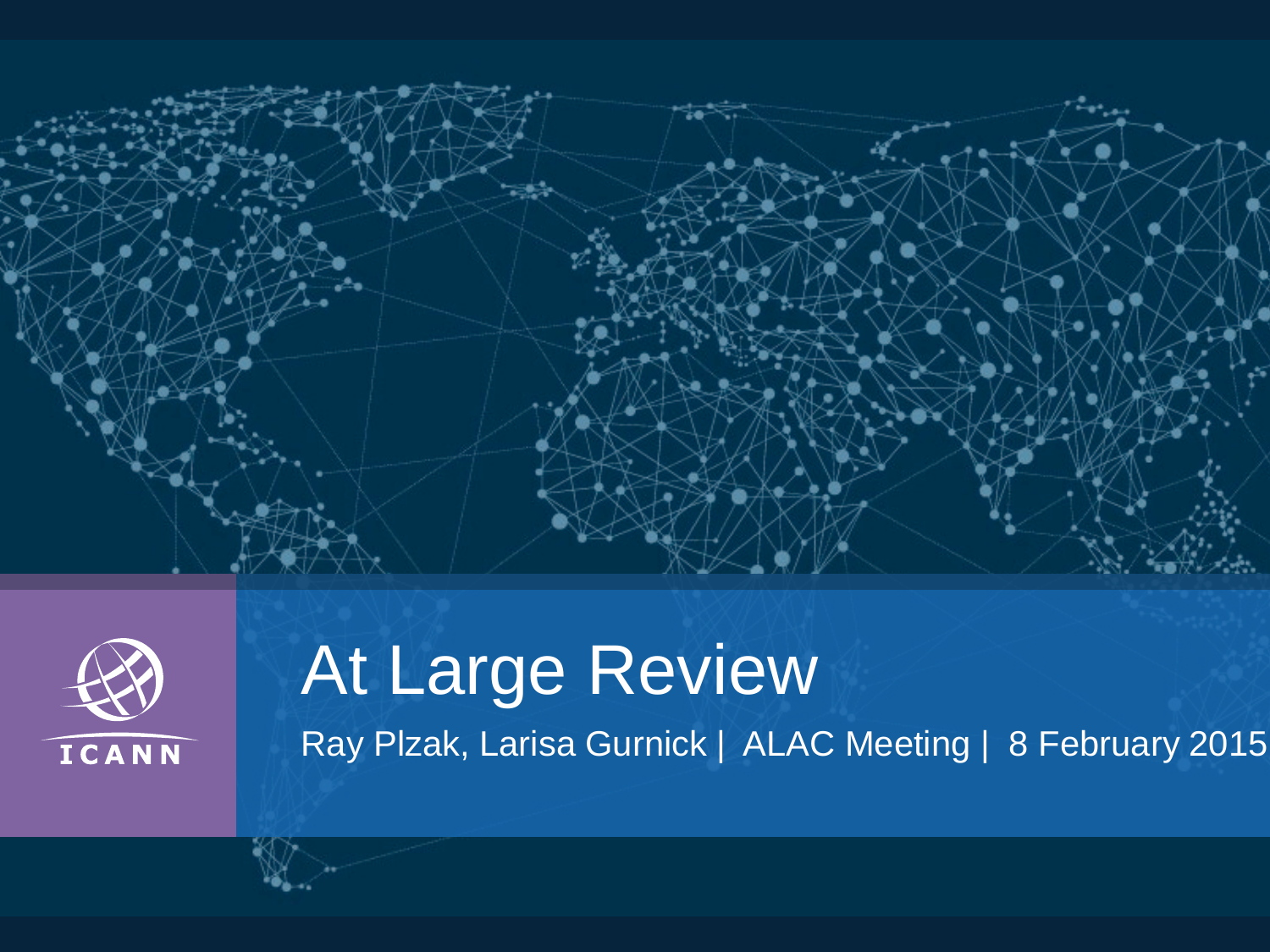## **Overview**

#### **Objective**

- Comply with requirements of ICANN Bylaws examine organizational effectiveness
- Apply lessons learned from GNSO Review

#### **Independent Examiner**

- Selected by competitive bid, based on set criteria
- Tightly scoped contract

#### **Working Party**

- Designated by ALAC
- Serves as a liaison between the SIC, ALAC and At Large and Examiner

#### **Work Methods**

- Examine documentation, records, reports; observe
- 360 Assessment online tool
- Limited Interviews

#### **Review Criteria**

– Objective and quantifiable, selected from developed lists

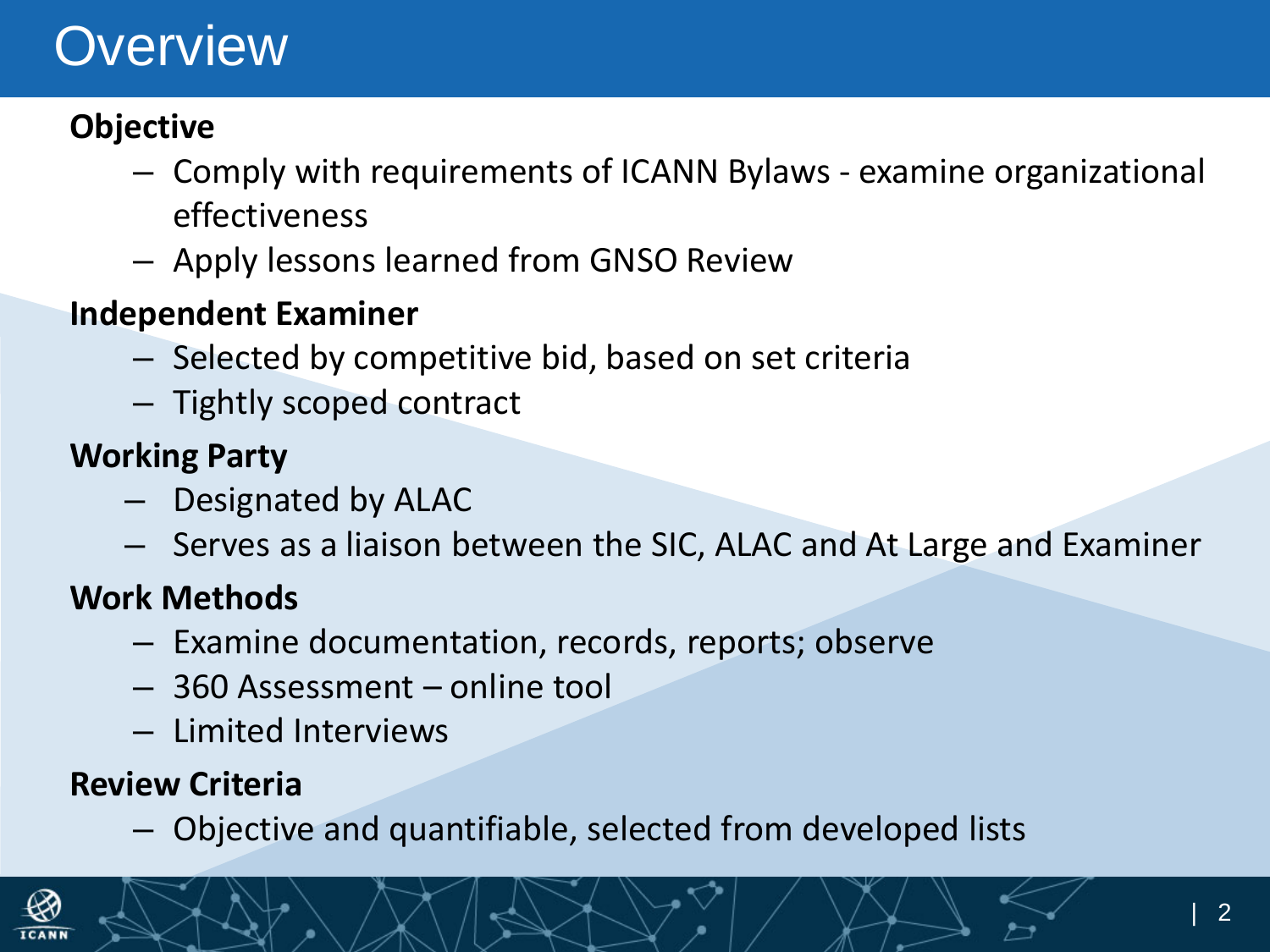### Organizational Review Cycle – 5 Years



\* Includes ongoing reporting, tracking, monitoring effectiveness

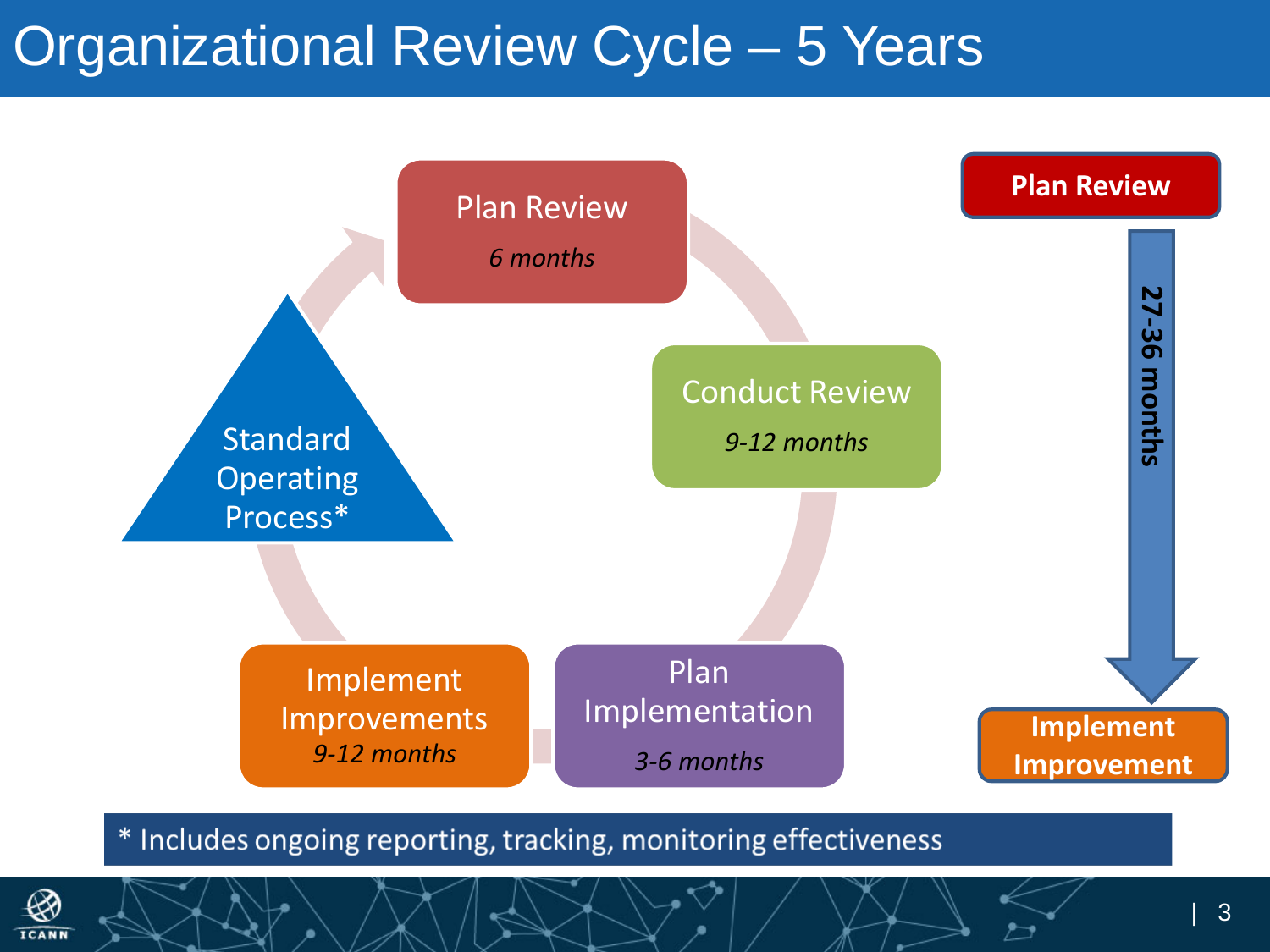## **Timeline**

| <b>Phase</b>                         | <b>Date</b>            | <b>Activities</b>                                                                                                                  |  |
|--------------------------------------|------------------------|------------------------------------------------------------------------------------------------------------------------------------|--|
| <b>Plan Review</b>                   | $JAN - JUN '15$        | Develop Plan<br>Form At Large Review Working Party<br><b>RFP/Select Examiner</b>                                                   |  |
| <b>Conduct Review</b>                | $JUL'15 - MAR'16$      | <b>Conduct Review</b><br><b>Report and Recommendations</b>                                                                         |  |
| Plan<br>Implementation               | $APR - SEPT'16$        | Develop Improvement Plan<br>Integrate into Plans and Budget<br><b>Publish Report</b><br>Monitor Implementation                     |  |
| Implement<br>Improvements            | $OCT'16 - JUN'17$      | Implement improvements<br><b>Monitor implementation</b><br>Integrate into plans and budget<br><b>Publish Implementation Report</b> |  |
| Standard<br><b>Operating Process</b> | <b>JUL'17 - AUG'19</b> | Gain operational experience<br>Ongoing reporting, tracking and monitoring                                                          |  |
| Assess                               | $SEP - DEC'19$         | <b>Conduct Effectiveness Self-Assessment</b><br><b>Prepare Report for Next Review</b>                                              |  |

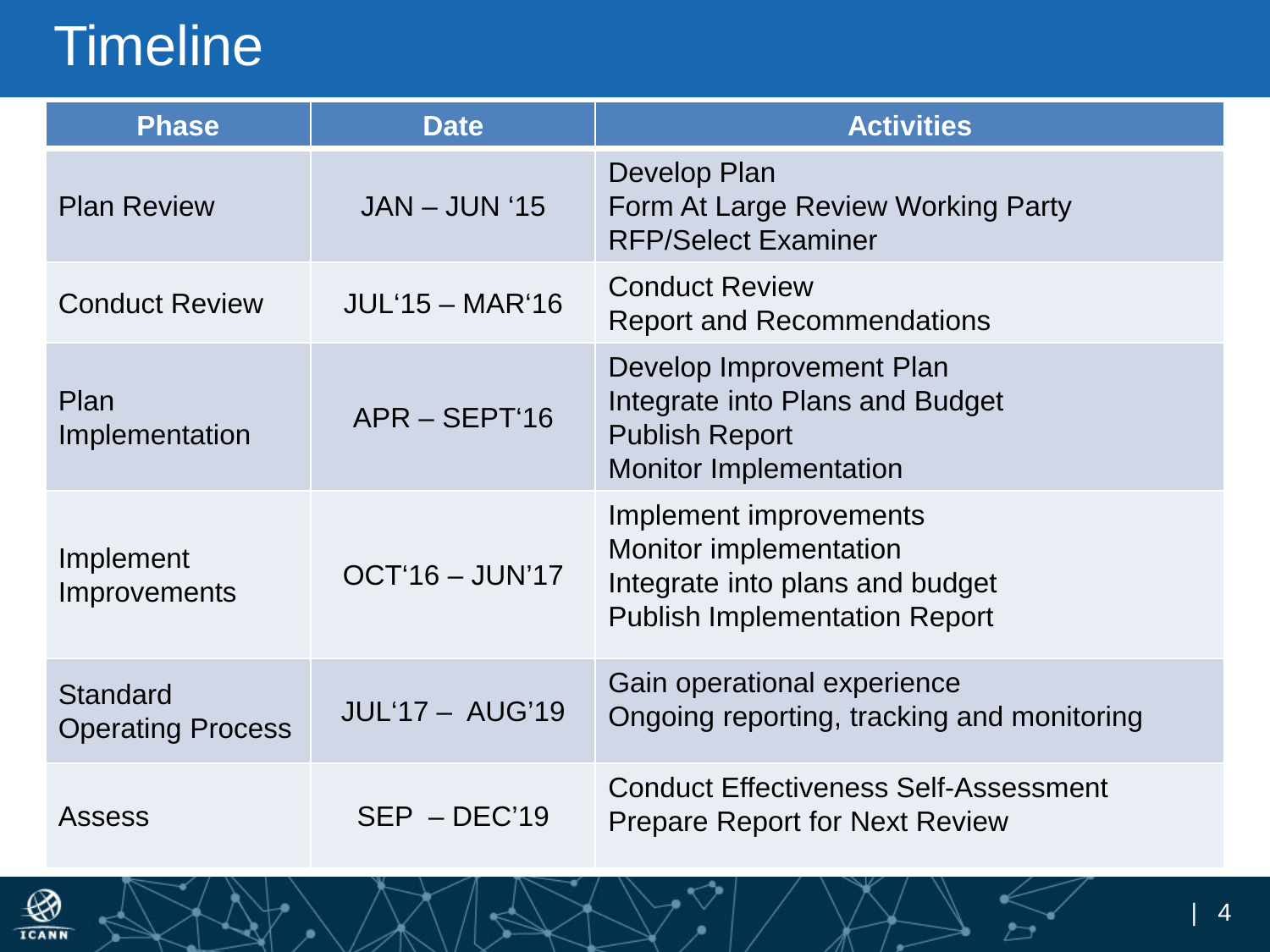### At Large Review Process



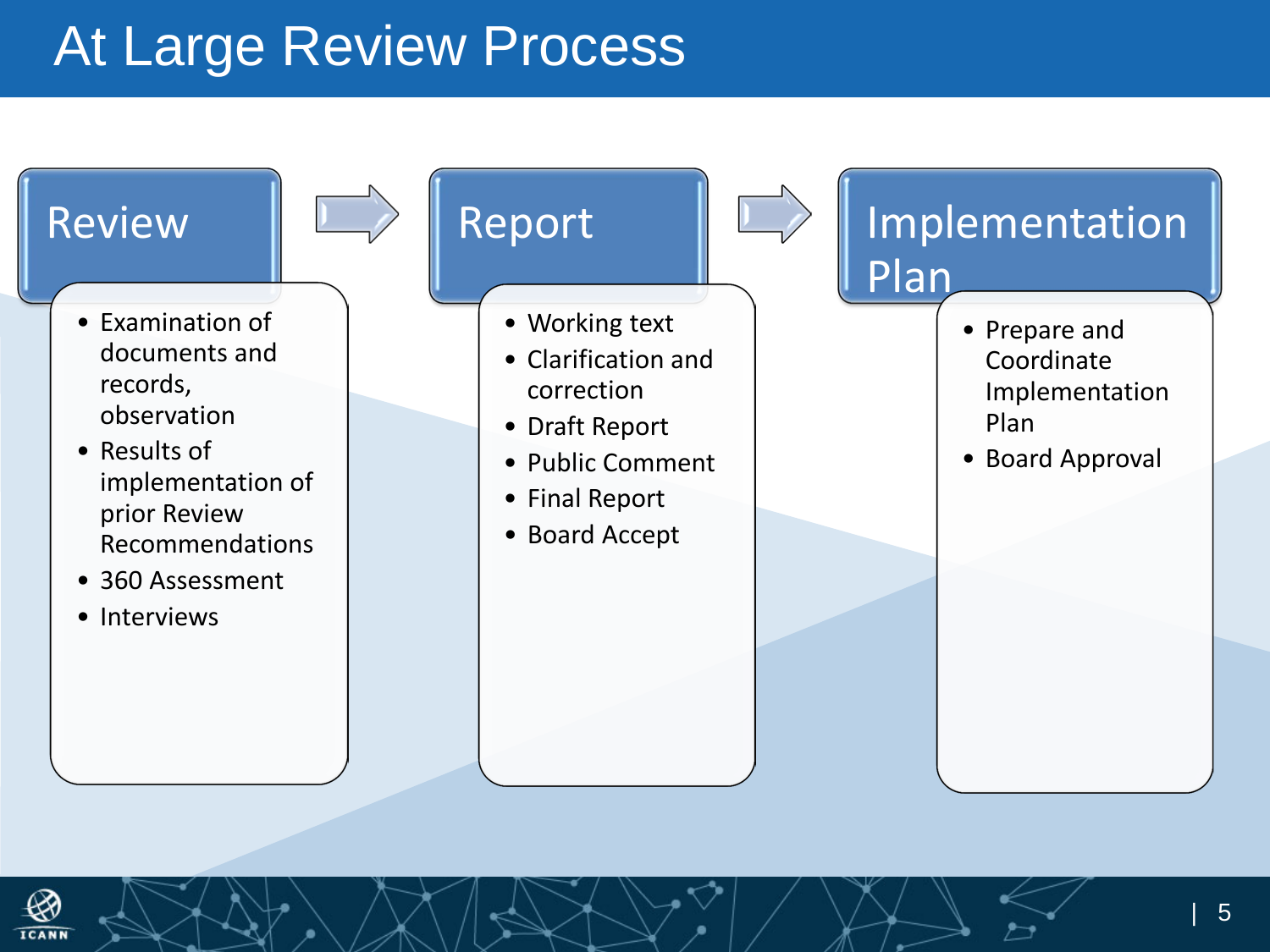### **Roles and Responsibilities**

| <b>SIC</b>                                          | <b>Staff</b>                                                                                                                                                                     | Inde<br>Exa                                                                                                              |
|-----------------------------------------------------|----------------------------------------------------------------------------------------------------------------------------------------------------------------------------------|--------------------------------------------------------------------------------------------------------------------------|
| • Oversight<br>• Accept Report*<br>• Approve Plans* | • Prepare RFP<br>• Select Examiner<br>• Monitor Process<br>• Support<br>Examination<br>• Support<br>outreach and<br>engagement<br>• Manage Report<br><b>Process</b><br>• Prepare | • Reviev<br>docum<br>record<br>• Obser<br>procee<br>• Develo<br>condu<br><b>Assess</b><br>• Condu<br>intervi<br>• Prepar |

Plan

Implementation

#### pendent  $iminer$

- $\boldsymbol{\mathsf{v}}$  of nents, records
- ve edings
- pp and  $ct$  360 sment
- ict. iews
- re report
- Engage with stakeholders for clarification and correction

#### Review Working Party\*\*

- Assist with outreach and engagement
- Coordinate 360 Assessment
- Coordinate Interviews
- Provide clarification and corrections
- Prepare Implementation Plan

**Recommendations for Board** 



\*\* Formed by ALAC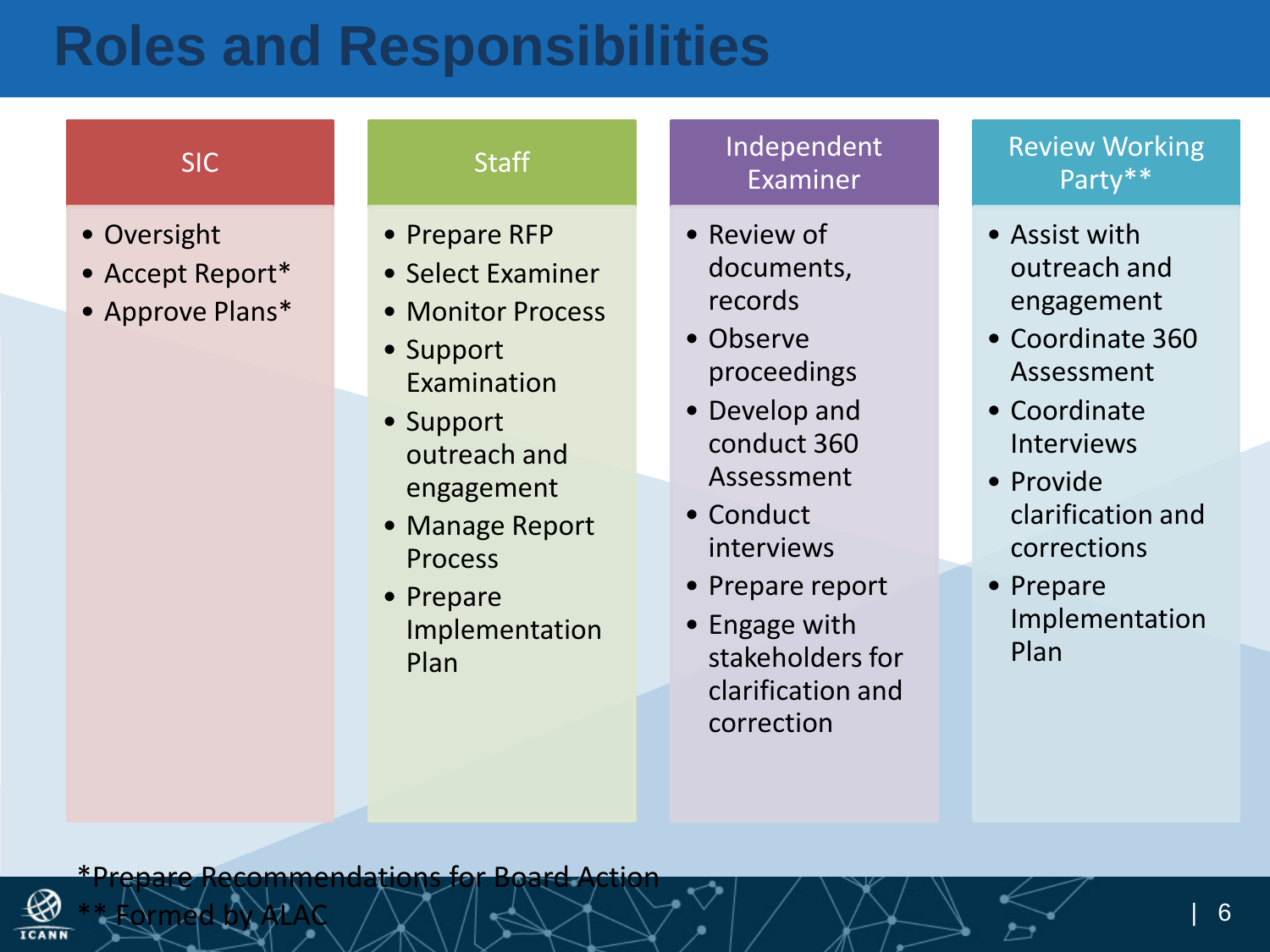## Reference Information

- Staff will develop an At Large Review Wiki, FAQs and maintain key statistics (see GNSO Review for examples)
- GNSO Review Wiki

[https://community.icann.org/display/GR2/GNSO+Review+201](https://community.icann.org/display/GR2/GNSO+Review+2014+Home) [4+Home](https://community.icann.org/display/GR2/GNSO+Review+2014+Home)

• GNSO Review FAQs

[https://community.icann.org/display/GR2/GNSO+Review+201](https://community.icann.org/display/GR2/GNSO+Review+2014+Frequently+Asked+Questions+(FAQs)+Workspace) [4+Frequently+Asked+Questions+%28FAQs%29+Workspace](https://community.icann.org/display/GR2/GNSO+Review+2014+Frequently+Asked+Questions+(FAQs)+Workspace)

- GNSO Review Key Statistics [https://community.icann.org/display/GR2/GNSO+Review+201](https://community.icann.org/display/GR2/GNSO+Review+2014+Home) [4+Home](https://community.icann.org/display/GR2/GNSO+Review+2014+Home)
- Staff contact: Larisa Gurnick (larisa.gurnick@icann.org)